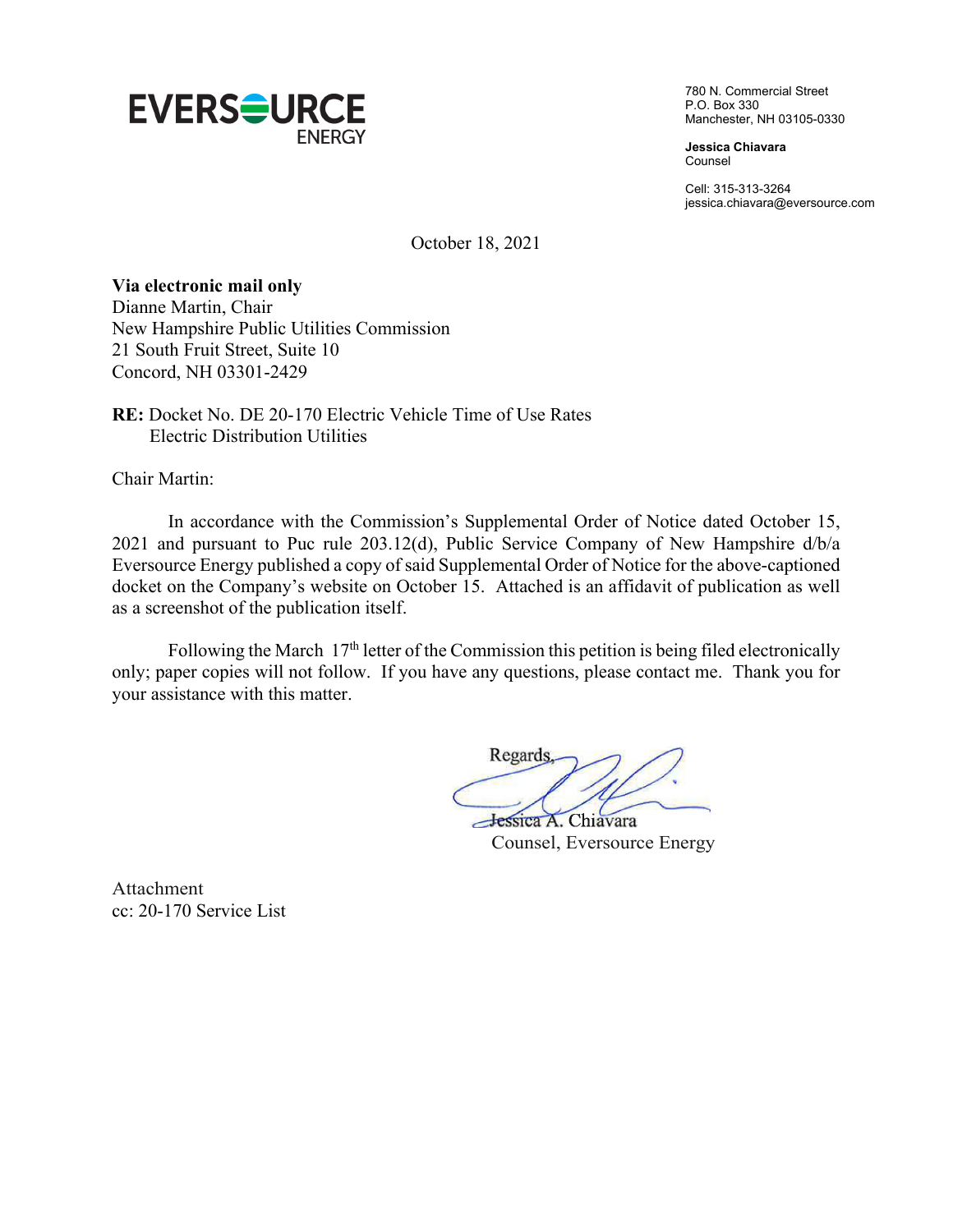## **AFFIDAVIT OF SARA GRANT**

## **I, Sara A. Grant, being duly sworn, do hereby depose and state as follows:**

1. I am employed by Eversource Energy Service Company ("EESCO") as Senior Online Communications Specialist.

2. As part of my duties and responsibilities for EESCO I oversee the web pages and internet presence of the various Eversource Energy operating companies including Public Service Company of New Hampshire d/b/a Eversource Energy ("Eversource").

3. On October 15, 2021, the New Hampshire Public Utilities Commission issued a supplemental Order of Notice in Docket No. DE 20-170. In part that notice required that "the electric distribution utilities shall notify all persons desiring to be heard at the January 10, 2022, January 19-20, 2022, and January 25-26, 2022 hearings by publishing a copy of this supplemental order of notice on their websites no later than two business days after the date of issue, such publication to be documented by affidavit filed with the Commission on or before November 3, 2021." Supplemental Order of Notice at 2.

4. On October 15, 2021, I caused a copy of the notice to be published on the portion of Eversource's site dedicated to such notices. A screenshot of that page is attached to verify that the order was published on October 15, 2021.

Dated this 15<sup>th</sup> day of October, 2021

Sara A. Grant

STATE OF NEW HAMPSHIRE county of  $\frac{1}{1}$  1s <u>ovo</u> ug

Sworn to and subscribed before me this  $\int_0^{\infty}$  day of October, 2021.

Sala A. Grant<br>
Lay of October, 2021.<br>
Mullism Public Hustice of the Peace<br>
My Commission Expires:

My Commission Expires: